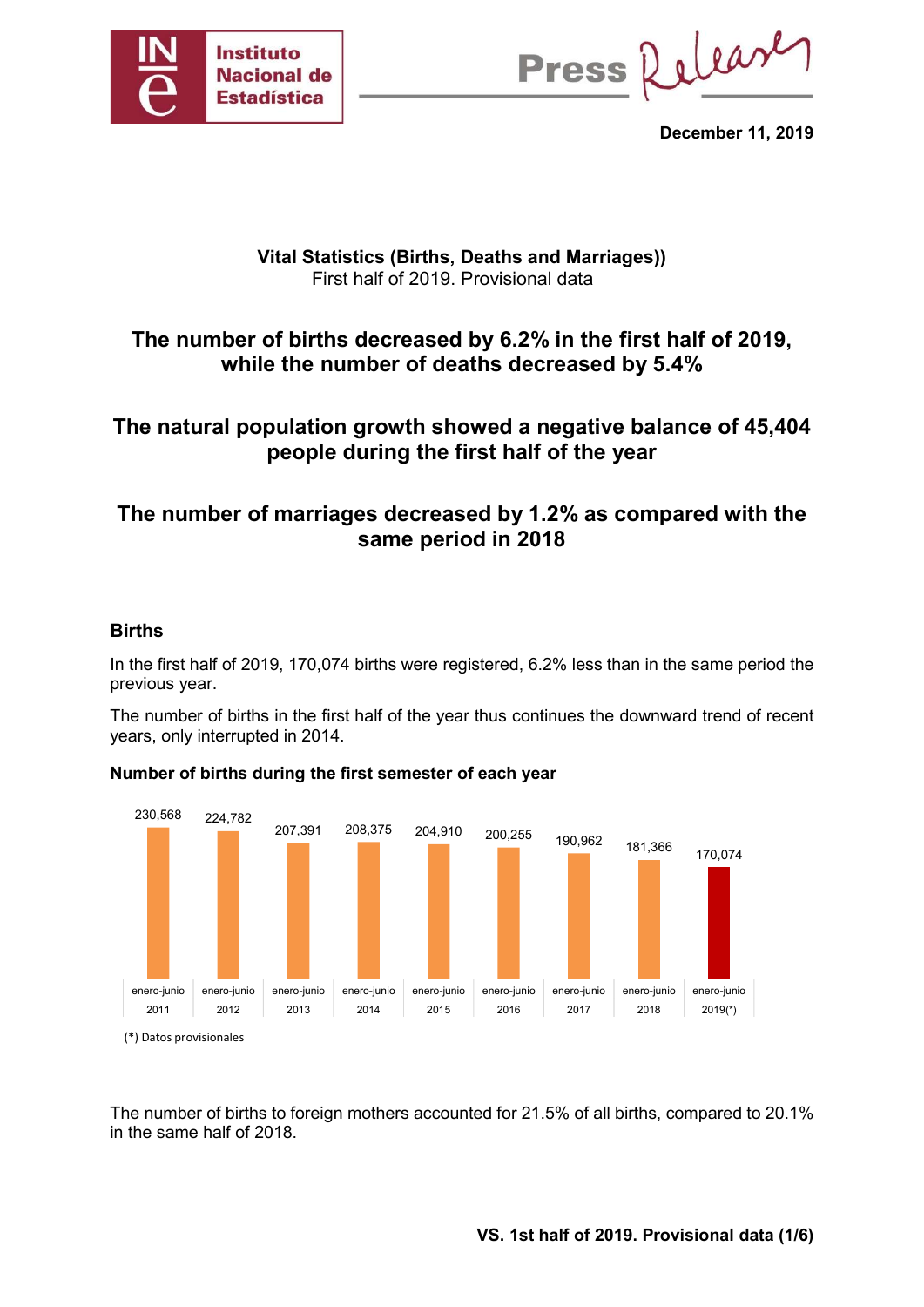### Deaths

During the first half of the year, 215,478 people died in Spain, 5.4% less than in the same period of 2018.



#### Number of deaths during the first semester of each year

(\*) Datos provisionales

### Natural increase

During the first six months of 2019, natural population growth (i. e. the difference between births and deaths) was -45,404 people.

This number, similar to the one of the same period in the previous year, consolidates the downward trend started in 2015.

### Natural growth during the first semester of each year



### **Marriages**

During the first half of 2019, 71,980 marriages were registered, 1.2% less than in the same period in 2018.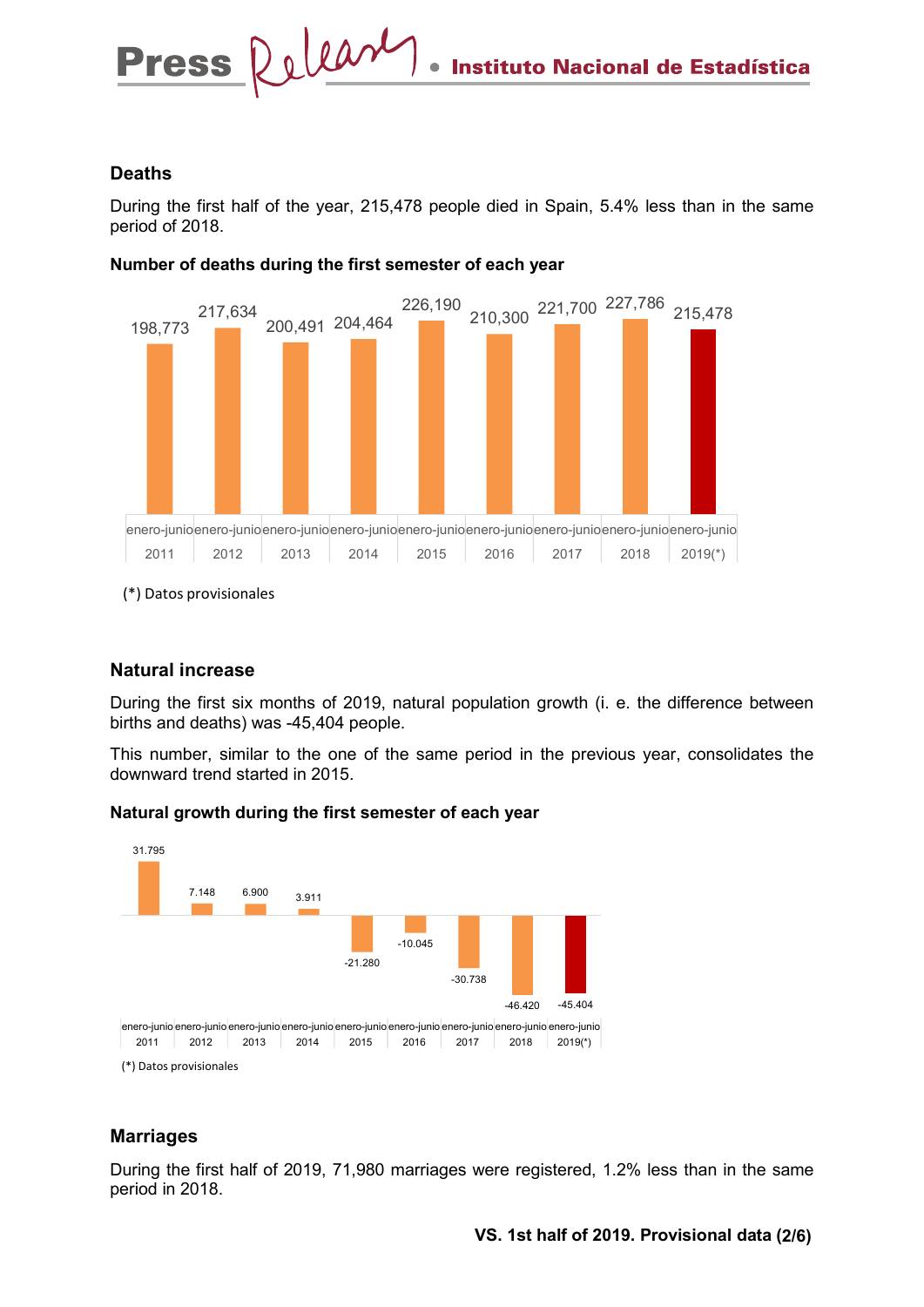

#### Number of marriages during the first semester of each year

### Data by Autonomous Community

| enero-junioenero-junioenero-junioenero-junioenero-junioenero-junioenero-junioenero-junioenero-junio<br>2012<br>2013<br>2011<br>(*) Datos provisionales                                                                                                       | 2014<br>2015            | 2016                         | 2017<br>2018 | $2019(*)$               |                              |           |                         |                              |
|--------------------------------------------------------------------------------------------------------------------------------------------------------------------------------------------------------------------------------------------------------------|-------------------------|------------------------------|--------------|-------------------------|------------------------------|-----------|-------------------------|------------------------------|
| <b>Data by Autonomous Community</b>                                                                                                                                                                                                                          |                         |                              |              |                         |                              |           |                         |                              |
| The number of births only increased during the first half of 2019 in La Rioja (5.9%). On the<br>other hand, the greatest decreases occurred in the Autonomous Cities of Melilla (-27.6%) and<br>Ceuta (-22.6%) and in the Principality of Asturias (-12.0%). |                         |                              |              |                         |                              |           |                         |                              |
| Number of deaths decreased in every region. Biggest decreases were registered in Andalucía<br>$(-9.2%)$ , the autonomous city of Melilla $(-8.3%)$ and the Canary Islands $(-8.1%)$ .                                                                        |                         |                              |              |                         |                              |           |                         |                              |
| Nacimientos y defunciones. Primer semestre 2018 y 2019 por comunidades autónomas                                                                                                                                                                             | Nacimientos             |                              |              | <b>Defunciones</b>      |                              |           |                         | Saldo Vegetativo             |
|                                                                                                                                                                                                                                                              | 2018<br>enero-<br>junio | $2019(*)$<br>enero-<br>junio | Variación    | 2018<br>enero-<br>junio | $2019(*)$<br>enero-<br>junio | Variación | 2018<br>enero-<br>junio | $2019(*)$<br>enero-<br>junio |
| Total                                                                                                                                                                                                                                                        | 181,366                 | 170,074                      | $-6.2$       |                         |                              | $-5.4$    |                         |                              |
|                                                                                                                                                                                                                                                              |                         | 32,264                       | $-5.7$       | 227,786<br>39,500       | 215,478<br>35,872            | $-9.2$    | $-46,420$<br>$-5,284$   | $-45,404$<br>$-3,608$        |
|                                                                                                                                                                                                                                                              | 34,216                  |                              | $-5.4$       | 7,324                   | 7,089                        | $-3.2$    | $-2,445$                | $-2,474$                     |
| Andalucía                                                                                                                                                                                                                                                    |                         |                              |              |                         |                              |           |                         |                              |
| Aragón                                                                                                                                                                                                                                                       | 4,879                   | 4,615                        |              |                         |                              |           |                         |                              |
| Asturias, Principado de                                                                                                                                                                                                                                      | 2,867                   | 2,522                        | $-12.0$      | 7,038                   | 6,648                        | $-5.5$    | $-4,171$                | $-4,126$                     |
| Balears, Illes                                                                                                                                                                                                                                               | 4,814                   | 4,352                        | $-9.6$       | 4,343                   | 4,133                        | $-4.8$    | 471                     | 219                          |
| Canarias                                                                                                                                                                                                                                                     | 7,009                   | 6,701                        | $-4.4$       | 8,850                   | 8,130                        | $-8.1$    | $-1,841$                | $-1,429$                     |
| Cantabria                                                                                                                                                                                                                                                    | 1,854                   | 1,717                        | $-7.4$       | 3,273                   | 3,150                        | $-3.8$    | $-1,419$                | $-1,433$                     |
| Castilla y León                                                                                                                                                                                                                                              | 7,501                   | 7,077                        | $-5.7$       | 15,418                  | 15,084                       | $-2.2$    | $-7,917$                | $-8,007$                     |
| Castilla-La Mancha                                                                                                                                                                                                                                           | 7,780                   | 6,914                        | $-11.1$      | 10,530                  | 10,199                       | $-3.1$    | $-2,750$                | $-3,285$                     |
| Cataluña                                                                                                                                                                                                                                                     | 30,927                  | 28,714                       | $-7.2$       | 35,021                  | 32,802                       | $-6.3$    | $-4,094$                | $-4,088$                     |
| Comunitat Valenciana                                                                                                                                                                                                                                         | 18,259                  | 17,616                       | $-3.5$       | 24,201                  | 22,903                       | $-5.4$    | $-5,942$                | $-5,287$                     |
| Extremadura                                                                                                                                                                                                                                                  | 3,842                   | 3,677                        | $-4.3$       | 6,193                   | 5,980                        | $-3.4$    | $-2,351$                | $-2,303$                     |
| Galicia                                                                                                                                                                                                                                                      | 8,311                   | 7,695                        | -7.4         | 17,472                  | 16,121                       | $-7.7$    | $-9,161$                | $-8,426$                     |
| Madrid, Comunidad de                                                                                                                                                                                                                                         | 28,352                  | 26,844                       | $-5.3$       | 24,521                  | 24,004                       | $-2.1$    | 3,831                   | 2,840                        |
| Murcia, Región de                                                                                                                                                                                                                                            | 7,095                   | 6,390                        | $-9.9$       | 6,127                   | 6,036                        | $-1.5$    | 968                     | 354                          |
| Navarra, Comunidad Foral de                                                                                                                                                                                                                                  | 2,714                   | 2,655                        | $-2.2$       | 3,078                   | 2,831                        | $-8.0$    | $-364$                  | $-176$                       |
| País Vasco                                                                                                                                                                                                                                                   | 7,819                   | 7,431                        | $-5.0$       | 11,431                  | 11,075                       | $-3.1$    | $-3,612$                | $-3,644$                     |
| Rioja, La                                                                                                                                                                                                                                                    | 1,118                   | 1,184                        | 5.9          | 1,661                   | 1,656                        | $-0.3$    | $-543$                  | $-472$                       |
| Ceuta                                                                                                                                                                                                                                                        | 499                     | 386                          | $-22.6$      | 288                     | 267                          | $-7.3$    | 211                     | 119                          |
| Melilla                                                                                                                                                                                                                                                      | 638                     | 462                          | $-27.6$      | 265                     | 243                          | $-8.3$    | 373                     | 219                          |
| Residentes en el extranjero                                                                                                                                                                                                                                  | 872                     | 858                          | $-1.6$       | 1,252                   | 1,255                        | 0.2       | $-380$                  | $-397$                       |

#### Nacimientos y defunciones. Primer semestre 2018 y 2019 por comunidades autónomas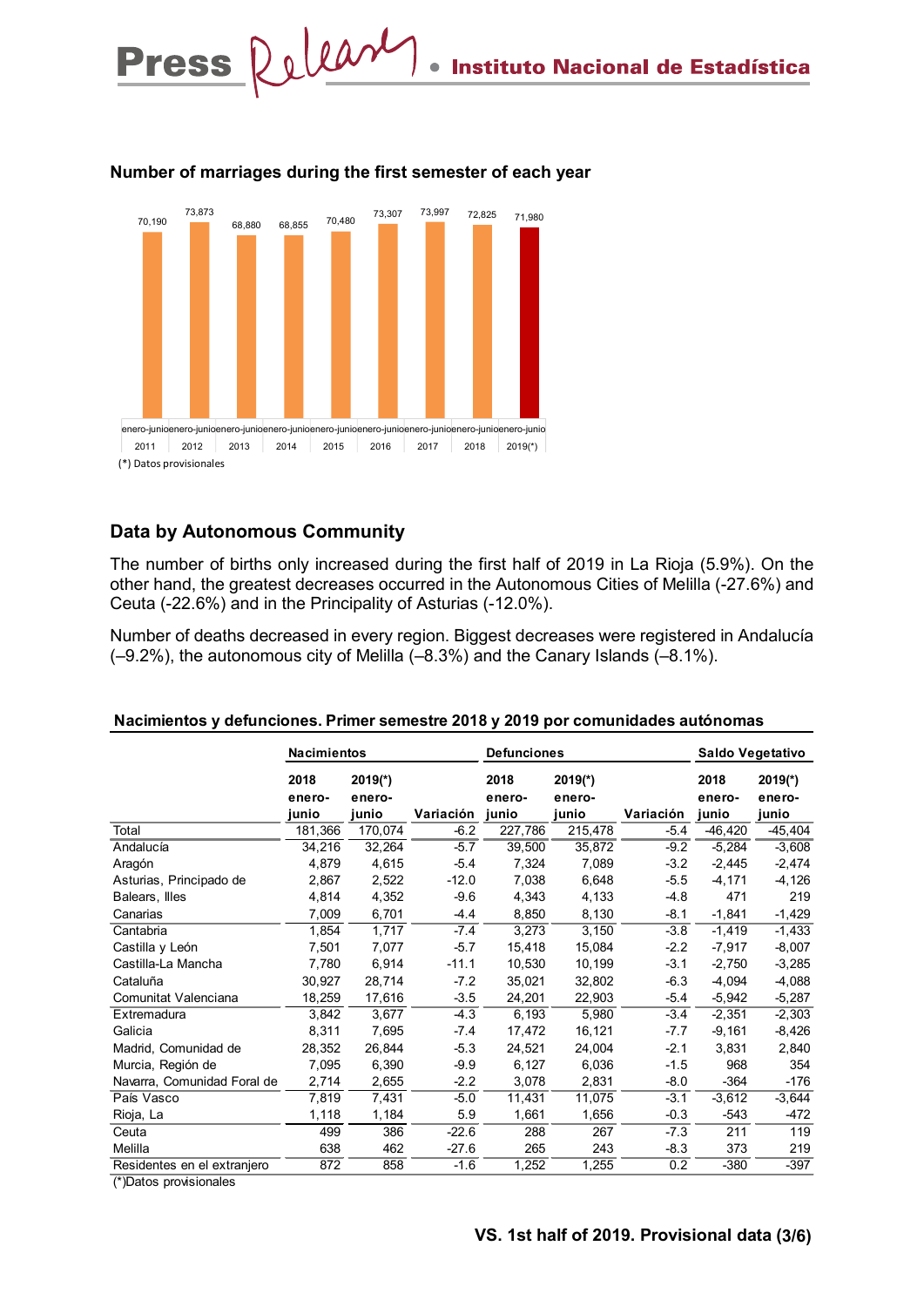### Natural increase by Autonomous Community First semester of 2019 (\*)



In the first half of 2019, the natural growth (births minus deaths) was positive in Comunidad de Madrid (in 2,840 people), Región de Murcia (354), Illes Balears (219) and the Autonomous Cities of Melilla (219) and Ceuta (119)

In contrast, the highest negative natural increases were found in Galicia (-8,426 people), Castilla y León (-8,007) and Comunitat Valenciana (-5,287).

Concerning the number of marriages, the biggest increases were registered in Galicia (18.1%) and the Autonomous City of Ceuta (12.7%), while the sharpest declines were registered in Cantabria (-13.0%) and in the Región de Murcia (-8.3%).

Percentage change in the number of marriages between the first semesters of 2019(\*) and 2018. Percentage

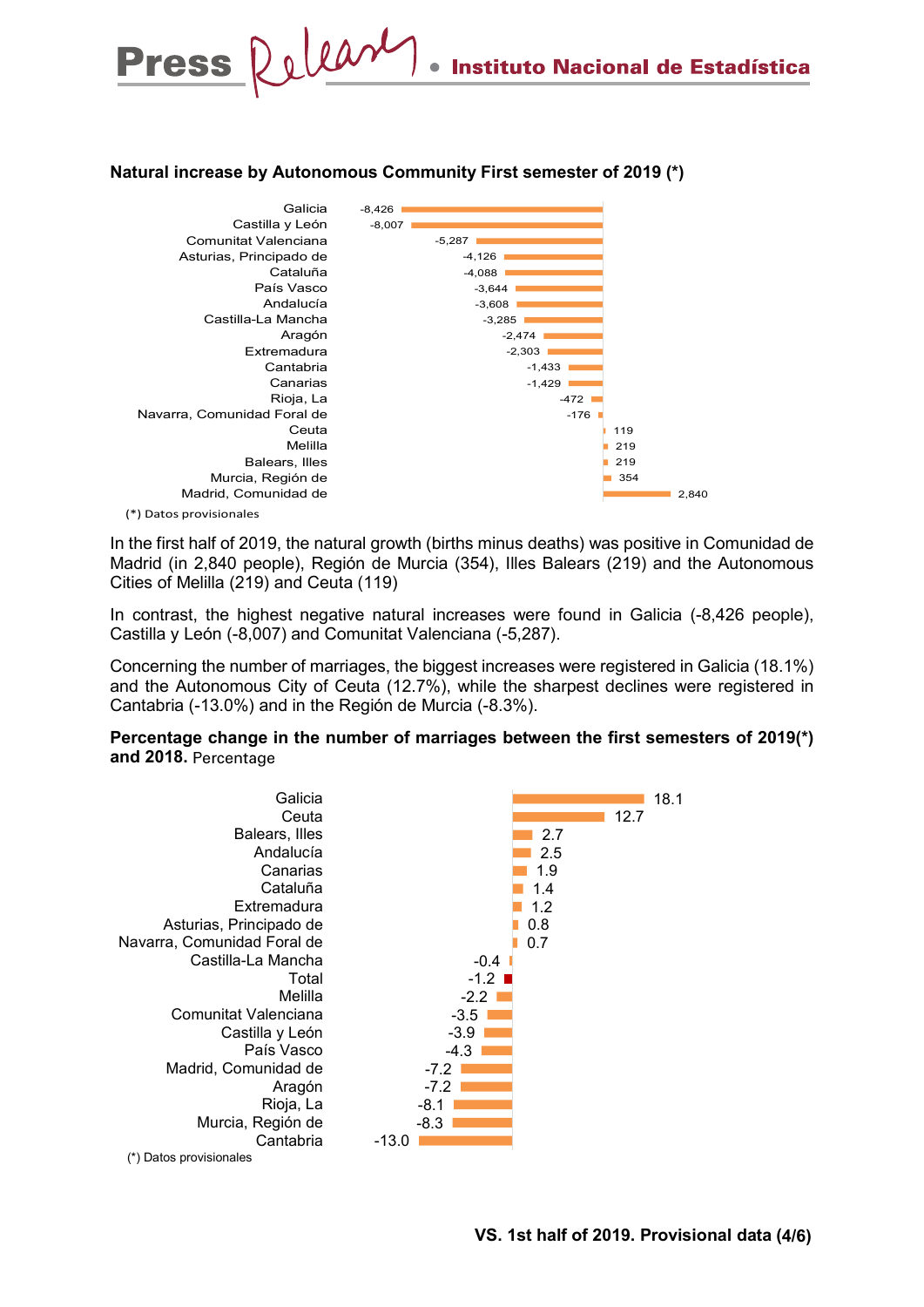## Final results for 2018

### Nacimientos, defunciones, matrimonios y saldo vegetativo por comunidades autónomas de residencia. Resultados definitivos 2018.

| Press Relear                                                           |              |                     |               |              | Instituto Nacional de Estadística        |                    |              |              |
|------------------------------------------------------------------------|--------------|---------------------|---------------|--------------|------------------------------------------|--------------------|--------------|--------------|
|                                                                        |              |                     |               |              |                                          |                    |              |              |
|                                                                        |              |                     |               |              |                                          |                    |              |              |
|                                                                        |              |                     |               |              |                                          |                    |              |              |
|                                                                        |              |                     |               |              |                                          |                    |              |              |
|                                                                        |              |                     |               |              |                                          |                    |              |              |
| <b>Final results for 2018</b>                                          |              |                     |               |              |                                          |                    |              |              |
|                                                                        |              |                     |               |              |                                          |                    |              |              |
|                                                                        |              |                     |               |              |                                          |                    |              |              |
| Nacimientos, defunciones, matrimonios y saldo vegetativo por           |              |                     |               |              |                                          |                    |              |              |
| comunidades autónomas de residencia. Resultados definitivos 2018.      |              |                     |               |              |                                          |                    |              |              |
|                                                                        |              |                     |               |              | Nacimientos Defunciones Saldo vegetativo | <b>Matrimonios</b> |              |              |
| <b>Total Nacional</b>                                                  |              | 372,777             |               | 427,721      | $-54,944$                                |                    | 167,613      |              |
| Andalucía                                                              |              | 71,029              |               | 72,806       | $-1,777$                                 |                    | 29,812       |              |
| Aragón                                                                 |              | 9,977               |               | 14,100       | $-4,123$                                 |                    | 4,159        |              |
| Asturias, Principado de                                                |              | 5,733               |               | 13,238       | $-7,505$                                 |                    | 3,475        |              |
| Balears, Illes                                                         |              | 10,285              |               | 8,206        | 2,079                                    |                    | 4,809        |              |
| Canarias                                                               |              | 14,775              |               | 16,310       | $-1,535$                                 |                    | 7,731        |              |
| Cantabria                                                              |              | 3,805               |               | 6,096        | $-2,291$                                 |                    | 2,108        |              |
|                                                                        |              | 15,044              |               |              |                                          |                    | 7,184        |              |
| Castilla y León                                                        |              |                     |               | 29,297       | $-14,253$                                |                    |              |              |
| Castilla-La Mancha                                                     |              | 15,845              |               | 19,574       | $-3,729$                                 |                    | 7,163        |              |
| Cataluña                                                               |              | 63,566              |               | 66,562       | $-2,996$                                 |                    | 27,738       |              |
| Comunitat Valenciana                                                   |              | 38,018              |               | 45,330       | $-7,312$                                 |                    | 18,082       |              |
| Extremadura                                                            |              | 7,821               |               | 11,451       | $-3,630$                                 |                    | 3,332        |              |
| Galicia                                                                |              | 16,560              |               | 32,419       | $-15,859$                                |                    | 8,637        |              |
| Madrid, Comunidad de                                                   |              | 57,554              |               | 46,599       | 10,955                                   |                    | 24,753       |              |
| Murcia, Región de                                                      |              | 14,675              |               | 11,327       | 3,348                                    |                    | 5,224        |              |
| Navarra, Comunidad Foral de                                            |              | 5,398               |               | 5,819        | $-421$                                   |                    | 2,100        |              |
| País Vasco                                                             |              | 16,100              |               | 21,763       | $-5,663$                                 |                    | 7,328        |              |
| Rioja, La                                                              |              | 2,330               |               | 3,205        | $-875$                                   |                    | 1,141        |              |
| Ceuta                                                                  |              | 972                 |               | 535          | 437                                      |                    | 431          |              |
| Melilla                                                                |              | 1,340               |               | 516          | 824                                      |                    | 320          |              |
| Residentes en el extranjero                                            |              | 1,950               |               | 2,568        | $-618$                                   |                    | 2,086        |              |
|                                                                        |              |                     |               |              |                                          |                    |              |              |
| Indicadores demográficos Básicos 2018. Datos por comunidades autónomas |              |                     |               |              |                                          |                    |              |              |
|                                                                        | Tasa         | Tasa Bruta Tasa de  |               | Tasa Bruta   | Indicador                                | Edad media         | Edad media   | Esperanza    |
|                                                                        | Bruta de     | de                  | Mortalidad de |              | Coyuntural de a la                       |                    | al primer    | de vida al   |
|                                                                        | Natalidad    | Mortalidad Infantil |               |              | Nupcialidad Fecundidad                   | maternidad         | matrimonio   | nacimiento   |
| Total                                                                  | 7.94         | 9.10                | 2.69          | 3.54         | 1.26                                     | 32.2               | 34.5         | 83.2         |
| Andalucía                                                              | 8.45         | 8.66                | 3.04          | 3.55         | 1.32                                     | 31.7               | 33.7         | 81.8         |
| Aragón<br>Asturias, Principado de                                      | 7.58<br>5.60 | 10.72<br>12.93      | 1.90<br>2.44  | 3.16<br>3.39 | 1.29<br>1.03                             | 32.4<br>32.3       | 34.5<br>34.7 | 83.4<br>82.6 |
| Balears, Illes                                                         | 8.75         | 6.98                | 2.04          | 4.09         | 1.22                                     | 31.8               | 35.1         | 83.2         |
| Canarias                                                               | 6.75         | 7.45                | 4.13          | 3.53         | 0.98                                     | 31.6               | 35.9         | 82.1         |
| Cantabria                                                              | 6.55         | 10.49               | 2.63          | 3.63         | 1.12                                     | 32.6               | 34.7         | 83.4         |
| Castilla y León                                                        | 6.24         | 12.15               | 2.26          | 2.98         | 1.15                                     | 32.7               | 34.7         | 83.9         |
| Castilla-La Mancha                                                     | 7.80         | 9.64                | 2.34          | 3.53         | 1.27                                     | 32.1               | 33.6         | 83.4         |
| Cataluña<br>Comunitat Valenciana                                       | 8.46<br>7.68 | 8.86<br>9.16        | 2.42<br>2.39  | 3.69<br>3.65 | 1.33<br>1.26                             | 32.2<br>32.1       | 34.9<br>34.1 | 83.4<br>82.6 |
|                                                                        |              |                     |               |              |                                          |                    |              |              |

#### Indicadores demográficos Básicos 2018. Datos por comunidades autónomas

| Castilla-La Mancha                                                                             |              | 15,845        |              | 19,574       | $-3,729$               |              | 7,163        |              |
|------------------------------------------------------------------------------------------------|--------------|---------------|--------------|--------------|------------------------|--------------|--------------|--------------|
| Cataluña                                                                                       |              | 63,566        |              | 66,562       | $-2,996$               |              | 27,738       |              |
| Comunitat Valenciana                                                                           |              | 38,018        |              | 45,330       | $-7,312$               |              | 18,082       |              |
| Extremadura                                                                                    |              | 7,821         |              | 11,451       | $-3,630$               |              | 3,332        |              |
| Galicia                                                                                        |              | 16,560        |              | 32,419       | $-15,859$              |              | 8,637        |              |
| Madrid, Comunidad de                                                                           |              | 57,554        |              | 46,599       | 10,955                 |              | 24,753       |              |
| Murcia, Región de                                                                              |              | 14,675        |              | 11,327       |                        | 3,348        | 5,224        |              |
| Navarra, Comunidad Foral de                                                                    |              | 5,398         |              | 5,819        |                        | $-421$       | 2,100        |              |
| País Vasco                                                                                     |              | 16,100        |              | 21,763       | $-5,663$               |              | 7,328        |              |
| Rioja, La                                                                                      |              | 2,330         |              | 3,205        |                        | $-875$       | 1,141        |              |
| Ceuta                                                                                          |              | 972           |              | 535          |                        | 437          | 431          |              |
|                                                                                                |              |               |              |              |                        |              |              |              |
| Melilla                                                                                        |              | 1,340         |              | 516          |                        | 824          | 320          |              |
| Residentes en el extranjero                                                                    |              | 1,950         |              | 2,568        |                        | $-618$       | 2,086        |              |
|                                                                                                |              |               |              |              |                        |              |              |              |
| Indicadores demográficos Básicos 2018. Datos por comunidades autónomas                         |              |               |              |              |                        |              |              |              |
|                                                                                                | Tasa         | Tasa Bruta    | Tasa de      | Tasa Bruta   | Indicador              | Edad media   | Edad media   | Esperanza    |
|                                                                                                | Bruta de     | de            | Mortalidad   | de           | Coyuntural de a la     |              | al primer    | de vida al   |
|                                                                                                | Natalidad    | Mortalidad    | Infantil     |              | Nupcialidad Fecundidad | maternidad   | matrimonio   | nacimiento   |
| Total                                                                                          | 7.94         | 9.10          | 2.69         | 3.54         | 1.26                   | 32.2         | 34.5         | 83.2         |
| Andalucía                                                                                      | 8.45         | 8.66          | 3.04         | 3.55         | 1.32                   | 31.7         | 33.7         | 81.8         |
| Aragón                                                                                         | 7.58         | 10.72         | 1.90         | 3.16         | 1.29                   | 32.4         | 34.5         | 83.4         |
| Asturias, Principado de                                                                        | 5.60         | 12.93         | 2.44         | 3.39         | 1.03                   | 32.3         | 34.7         | 82.6         |
| Balears, Illes                                                                                 | 8.75         | 6.98          | 2.04         | 4.09         | 1.22                   | 31.8         | 35.1         | 83.2         |
| Canarias                                                                                       | 6.75         | 7.45          | 4.13         | 3.53         | 0.98                   | 31.6         | 35.9         | 82.1         |
| Cantabria                                                                                      | 6.55         | 10.49         | 2.63         | 3.63         | 1.12                   | 32.6         | 34.7         | 83.4         |
| Castilla y León                                                                                | 6.24         | 12.15         | 2.26         | 2.98         | 1.15                   | 32.7         | 34.7         | 83.9         |
| Castilla-La Mancha                                                                             | 7.80         | 9.64          | 2.34         | 3.53         | 1.27                   | 32.1         | 33.6         | 83.4         |
| Cataluña                                                                                       | 8.46         | 8.86          | 2.42         | 3.69         | 1.33                   | 32.2         | 34.9         | 83.4         |
| Comunitat Valenciana<br>Extremadura                                                            | 7.68<br>7.33 | 9.16<br>10.73 | 2.39<br>3.84 | 3.65<br>3.12 | 1.26<br>1.22           | 32.1<br>32.2 | 34.1<br>33.7 | 82.6<br>82.5 |
| Galicia                                                                                        | 6.14         | 12.01         | 2.36         | 3.20         | 1.05                   | 32.8         | 34.3         | 83.1         |
| Madrid, Comunidad de                                                                           | 8.74         | 7.07          | 2.69         | 3.76         | 1.27                   | 32.9         | 35.0         | 84.8         |
| Murcia, Región de                                                                              | 9.92         | 7.66          | 2.39         | 3.53         | 1.54                   | 31.4         | 33.4         | 82.6         |
| Navarra, Comunidad Foral de                                                                    | 8.35         | 9.01          | 1.85         | 3.25         | 1.39                   | 32.5         | 34.6         | 84.2         |
| País Vasco                                                                                     | 7.41         | 10.02         | 3.29         | 3.37         | 1.31                   | 33.0         | 35.2         | 83.6         |
| Rioja, La                                                                                      | 7.45         | 10.25         | 3.00         | 3.65         | 1.25                   | 32.4         | 34.1         | 83.6         |
| Ceuta                                                                                          | 11.44        | 6.30          | 3.09         | 5.07         | 1.70                   | 31.1         | 30.6         | 80.5         |
| Melilla                                                                                        | 15.83        | 6.10          | 6.72         | 3.78         | 2.33                   | 30.6         | 31.7         | 80.2         |
|                                                                                                |              |               |              |              |                        |              |              |              |
| Data review and update                                                                         |              |               |              |              |                        |              |              |              |
| The data for the first half of 2019 are provisional and will be published as final in December |              |               |              |              |                        |              |              |              |

### Data review and update

The data for the first half of 2019 are provisional and will be published as final in December 2020. On the other hand, those of 2018 published today are final and update the provisional ones released in June 2019. All results are available on INEBase.